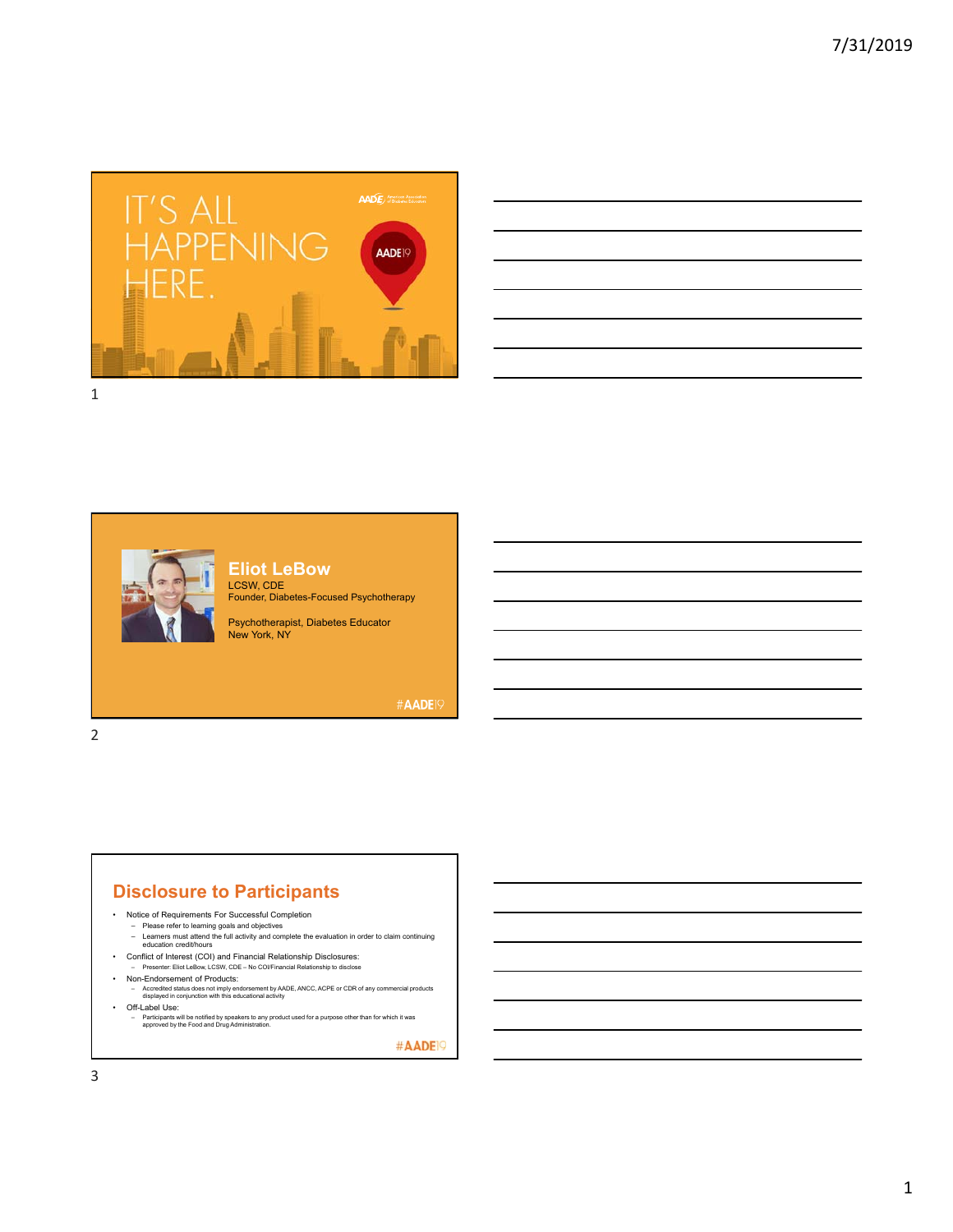## **Interventions to Help Overcome the Impact of Diabetes Distress**

#AADE19

4

#### **Diabetes Distress**

A combination of depressive symptoms including problematic glycemic control and difficulties with self-care behaviors, caused by emotional burdens and worries that are related to the experience of living with and managing diabetes.

#AADE<sup>19</sup>

5

## **Symptoms of Diabetes Distress**

- Psychological
	- Feeling victimized "Poor Me"
	- Negative emotions
	- Negative internal dialog

#AADE<sup>19</sup>

6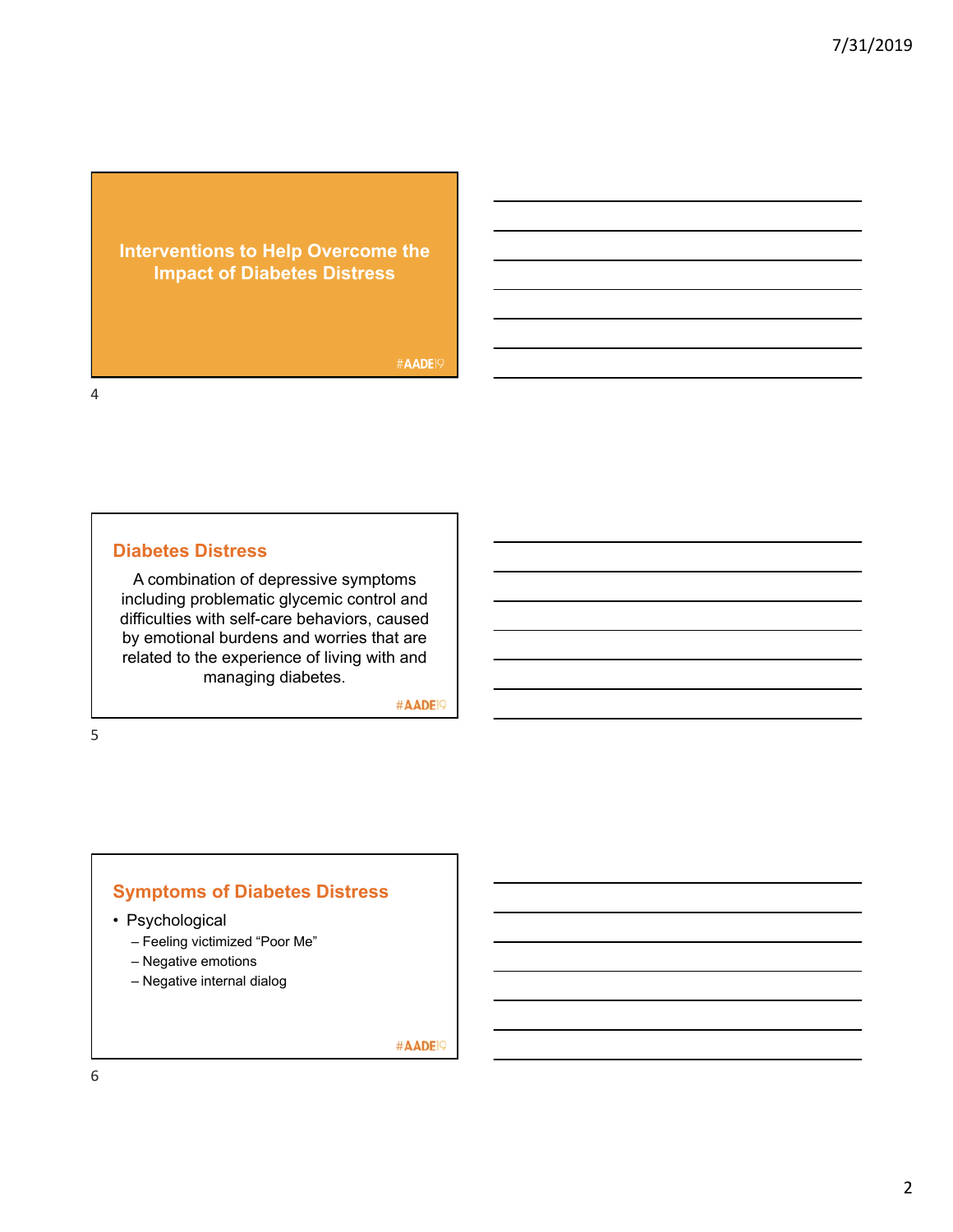

#AADE<sup>19</sup>

7



## **Underlying Causes of Diabetes Distress**

• Micro-Trauma

– Micro‐traumas in your patients' lives can be anything that is related to managing diabetes that prevents or interrupts what they are doing at that moment. Essentially, anything deviating your patient from their plan.

#AADE<sup>19</sup>

9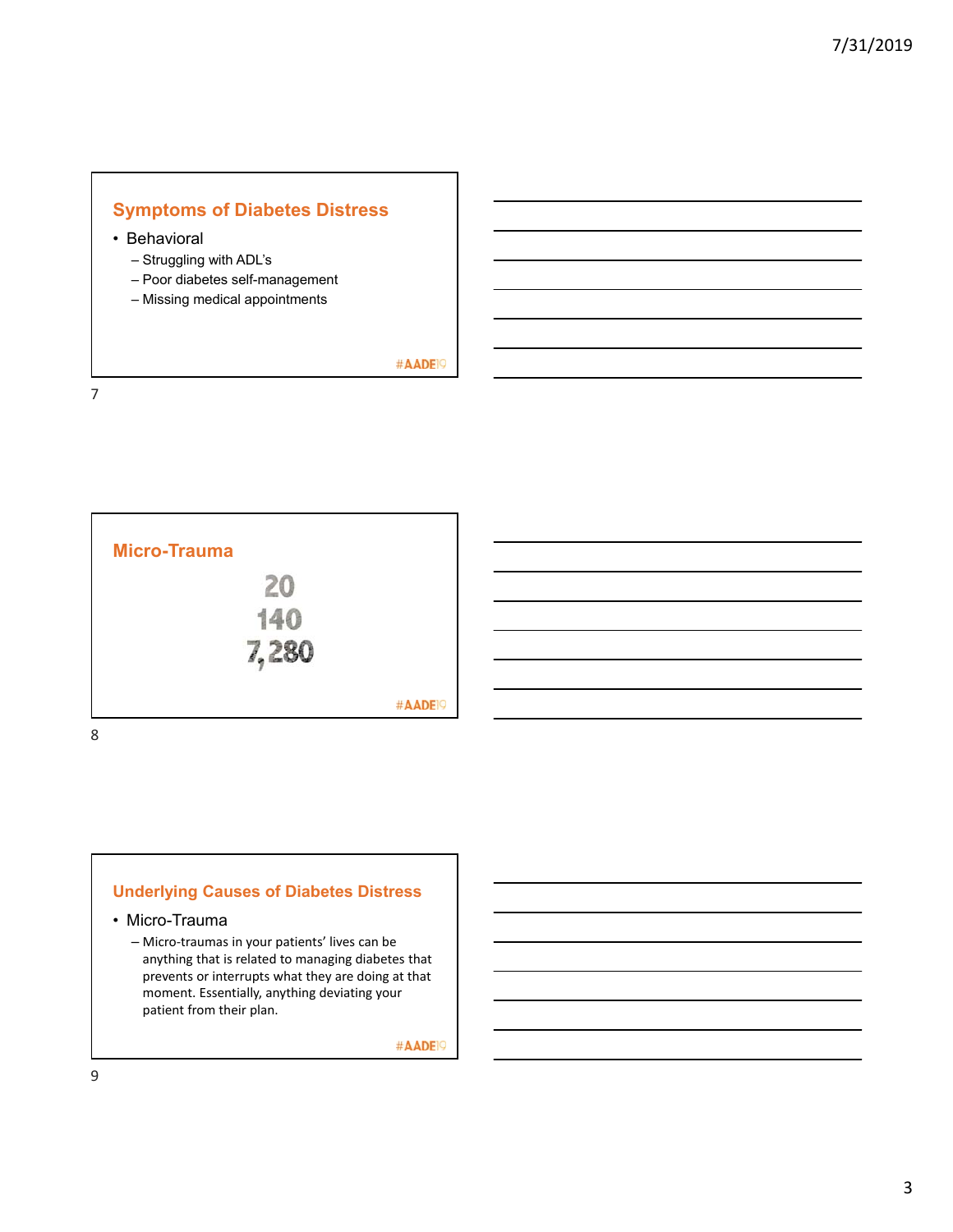#### **Underlying Causes of Diabetes Distress**

- Internal Sources
	- Feeling powerless
	- Excessive worry
	- Negative internal dialogue
	- Lack of confidence and motivation
	- Frustration with management tasks

#AADE<sup>19</sup>

10

#### **Underlying Causes of Diabetes Distress**

- Environmental Sources
	- Diabetes self-management tasks
	- Social pressure
		- Interaction with peer group
		- Negative social perceptions
		- Family and friends

#AADE<sup>19</sup>

11

#### **Underlying Causes of Diabetes Distress**

- Medical Resources
	- Multiple doctor appointments
	- Insurance problems
	- Availability of resources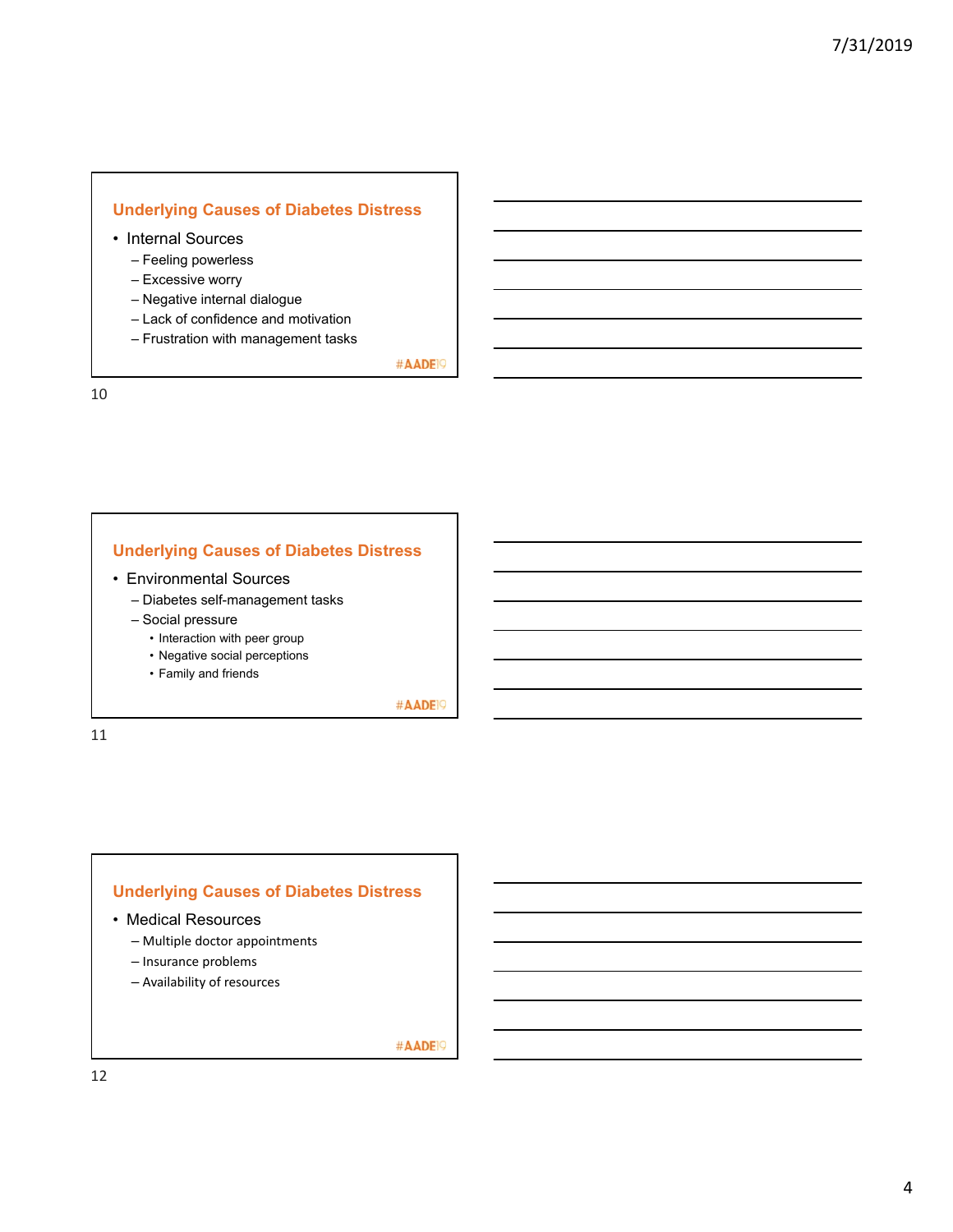#### **Impact on Diabetes Self-Management**

- Psychological Interference
	- Depression
	- Distress
	- Attention Deficit Disorder (ADHD)

#AADE<sup>19</sup>

13

### **Tools**

#### • Instruments

- DDS (Diabetes Distress Screening Scale)
- MMS (Modified Mini Screen)
- BDI (Beck's Depression Inventory)
- BAI (Burn's Anxiety Inventory)

#AADE<sup>19</sup>

14

# **Coping Strategies**

- Internal
	- Acceptance of events
	- Meaning of blood glucose number's
	- Stop and Think
	- Need for flexibility
	- "Here & Now"